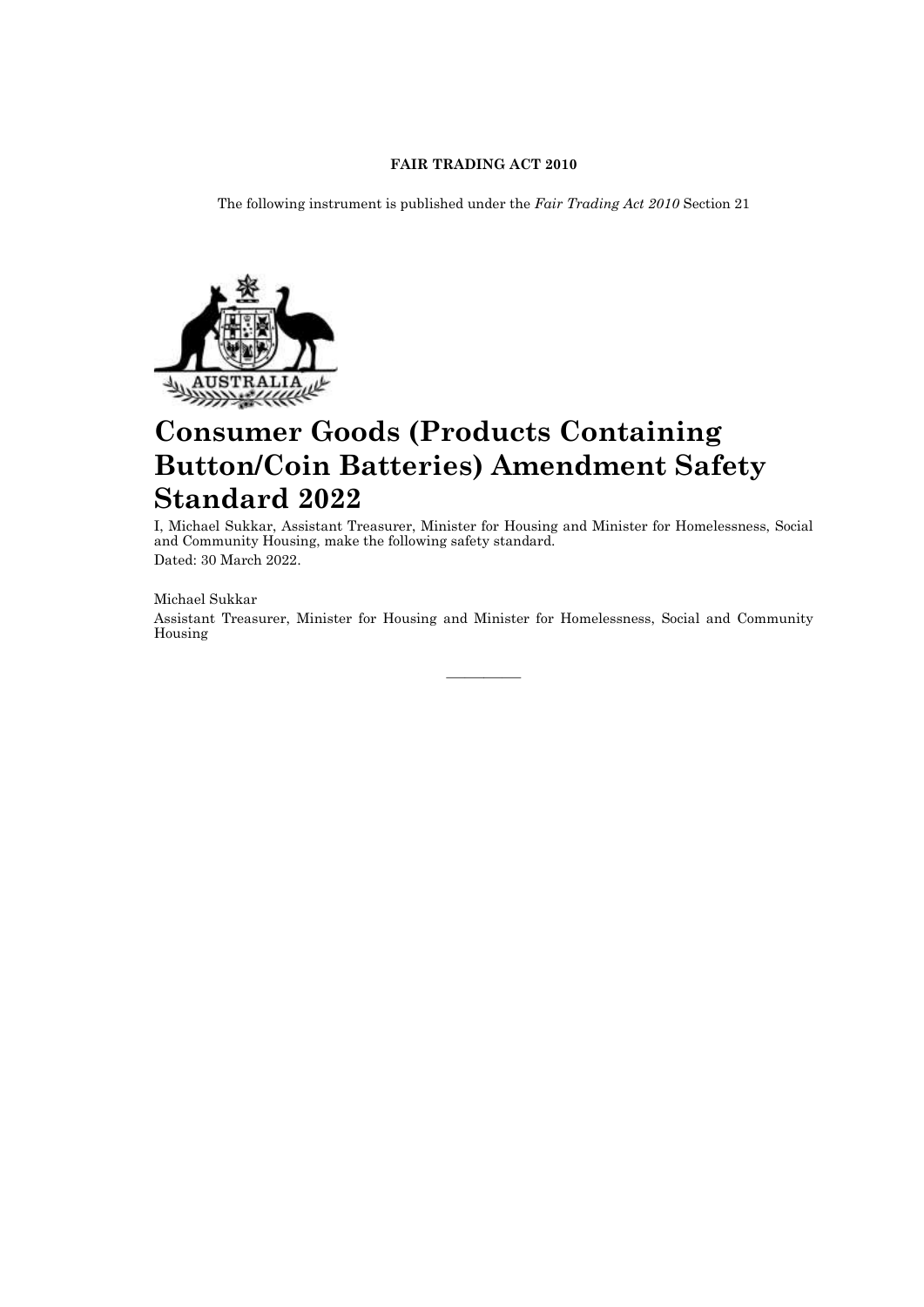# **CONTENTS**

| 1 Name                                                                          | 2845 |
|---------------------------------------------------------------------------------|------|
| 2 Commencement                                                                  | 2845 |
| 3 Authority                                                                     | 2845 |
| 4 Schedules                                                                     | 2845 |
| Schedule 1-Amendments                                                           | 2845 |
|                                                                                 |      |
| Consumer Goods (Products Containing Button/Coin Batteries) Safety Standard 2020 | 2845 |
|                                                                                 |      |

————